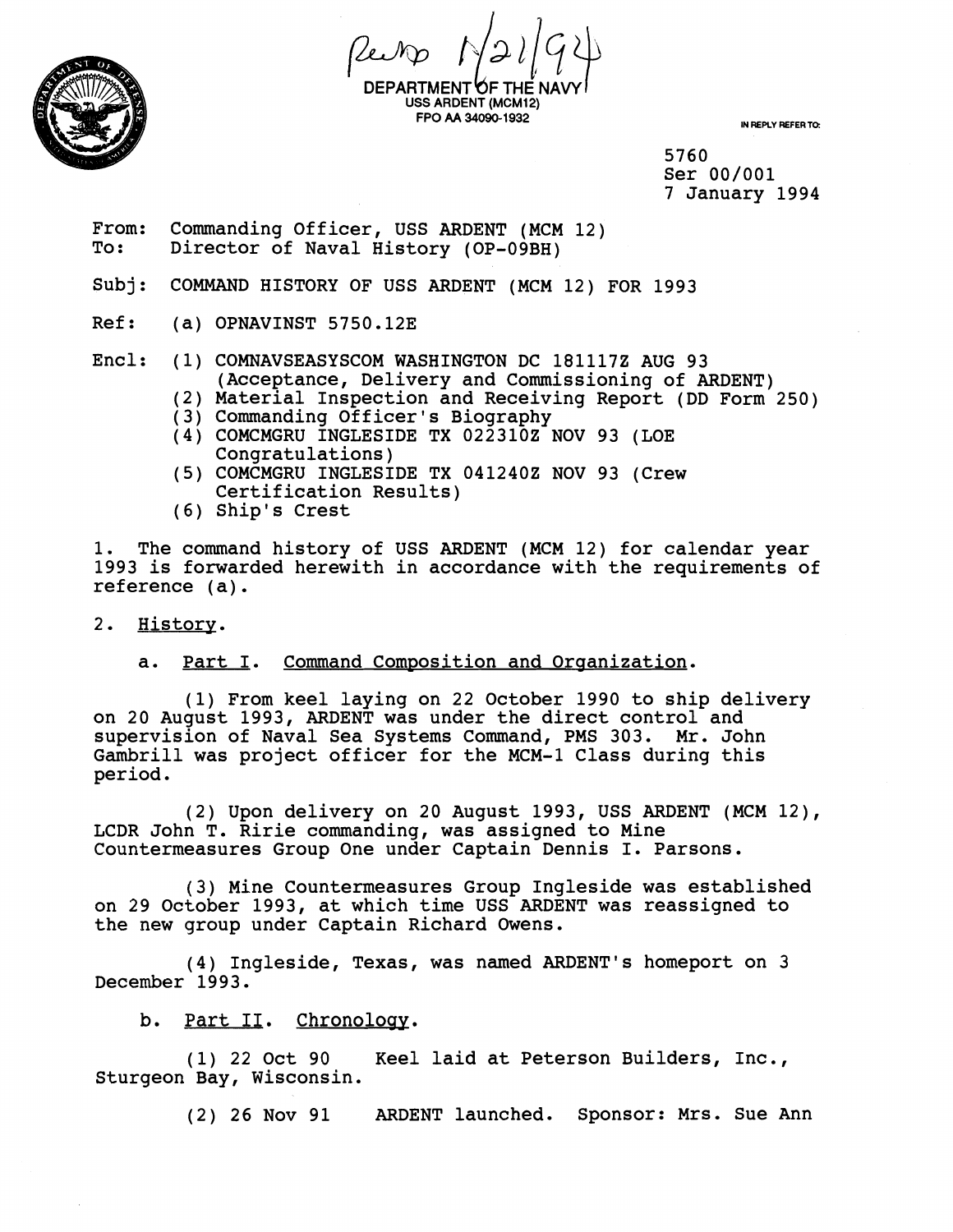Mashak Thompson (First Lady of Wisconsin). Matron of Honor: Shirley A. Klauser. RADM J. T. Hood and CAPT Daniel R. Welch of SUPSHIP Sturgeon Bay were also in attendance.

(3) Nov 92 Precommissioning Detachment is established at Fleet Training Center, Norfolk, Virginia.

(4) 5 Apr 93 PC0 ARDENT, LCDR J. T. Ririe, arrives at PCD.

(5) 26 Apr 93 Precommissioning Unit is established in Sturgeon Bay, Wisconsin. PCU is housed at the so-called "white house," 136 S. Second Ave., Sturgeon Bay WI.

(6) 27 Apr 93 Dock Trials conducted for ARDENT.

(7) 28 Apr 93 PC0 ARDENT arrives at PCU.

(8) 9 May 93 First Command Senior Chief, SKCS |<br>| reports to PCU.

(9) 14 Jun 93 Builder's Trials. Completed 18 Jun 93.

(10) 26 Jul 93 Acceptance Trials. Completed 30 Jul 93.

(11) 20 Aug 93 ARDENT was delivered and placed "in commission, active, without ceremony."

(12) 9 Sep 93 Crew Certification Phase I completed.

(13) 22 Sep 93 Ship's first sea and anchor detail called away for a dead stick move from one berth to another at the Sturgeon Bay City Dock.

(14) 11 Oct 93 Pre-LOE assist visit by Engineering<br>Group under LCDR (Group and Completed 15 Training Group under LCDR **15 and 16 and 16 and 16 and 16 and 16 and 16 and 16 and 16 and 16 and 16 and 16 and 16 and 16 and 16 and 16 and 16 and 16 and 16 and 16 and 16 and 16 and 16 and 16 and 16 and 16 and 16 and 16 and** Oct 93.

(15) 15 Oct 93 A technical crew from Crane, Indiana, commenced installation of GPS. Completed 21 Oct 93.

(16) 26 Oct 93 LOE conducted by PEB (Captain Duffy, senior inspector). Successfully completed 28 Oct 93.

(17) 29 Oct 93 Crew Certification Phase **I1** conducted with satisfactory results.

(18) 30 Oct 93 Underway from Sturgeon Bay, Wisconsin, on maiden voyage, bound for Green Bay, Wisconsin. Conducted equipment checks in the bay of Green Bay before proceeding into the city.

(19) 30 Oct 93 Port visit, Green Bay.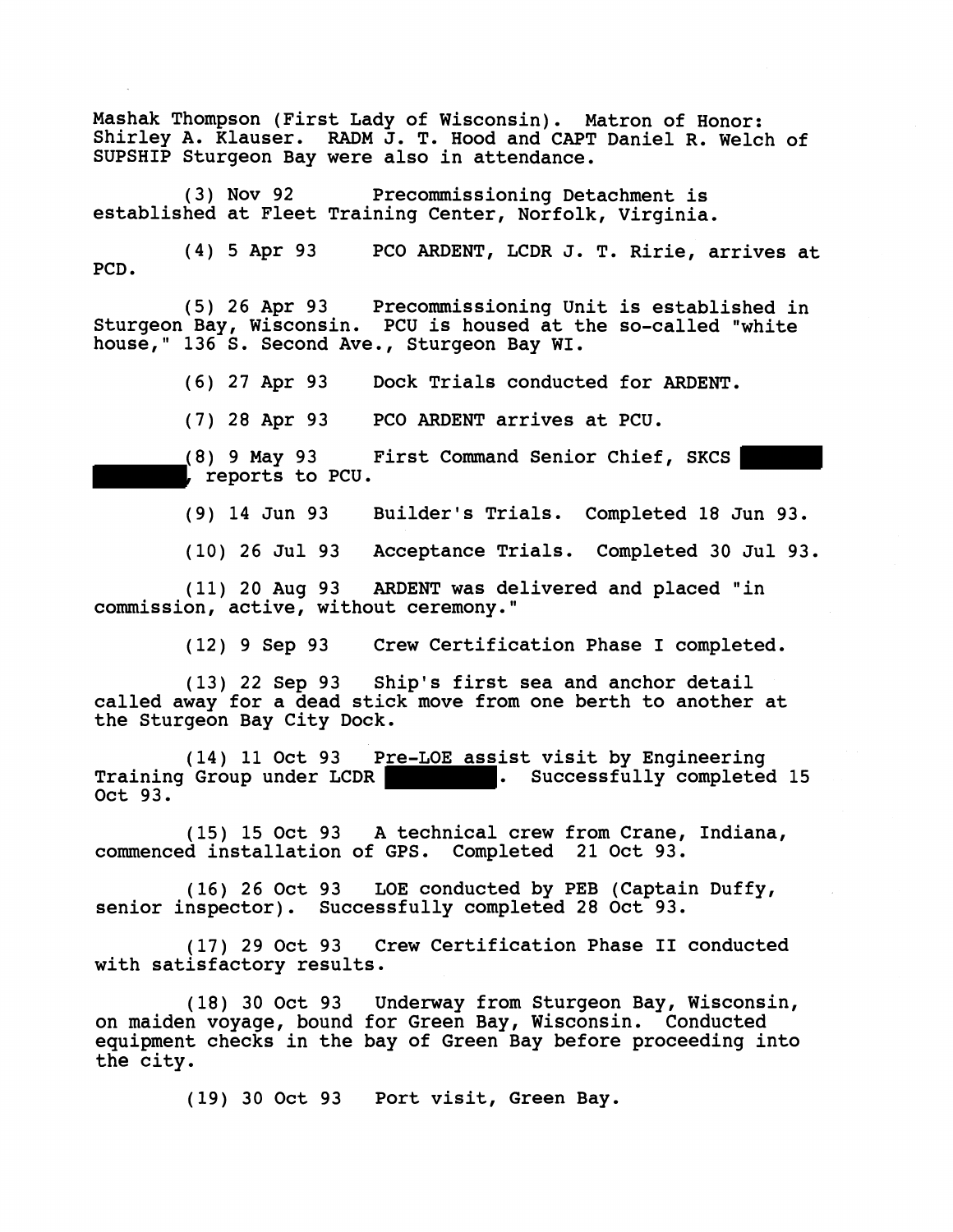(38) 15 Dec 93 Arrived at homeport, Ingleside.

(39) 17 Dec 93 Commenced holiday leave and upkeep period, extending through to the new year.

## c. Part **111.** Narrative.

(1) Pursuant to a directive from Naval Sea Systems Command to SUPSHIP Sturgeon Bay, enclosure (I), USS ARDENT was delivered and placed in commission (without ceremony) on 20 August 1993 while moored at City Dock, Sturgeon Bay, Wisconsin. The Material Inspection and Receiving Report, DD Form 250, signed at the time of delivery is included in this history as enclosure  $(2)$ .

(2) Although the official commissioning ceremony was deferred until 18 February 1994 in Ingleside, Texas, a brief ceremony was held at the City Dock on 20 August 1993 with the commissioning crew in summer whites. Captain D. R. Welch, SUPSHIP Sturgeon Bay, signed the document of transfer (DD 250) and said a few words. The President of Peterson Builders Inc.,<br>Ellsworth Peterson, also spoke. The ship's first commanding Ellsworth Peterson, also spoke. officer, LCDR John T. Ririe (biography included as enclosure<br>(3)), signed the DD 250 and was the concluding speaker. The (3)), signed the DD 250 and was the concluding speaker. The I ordered the first watch set, and colors were piped as the ensign and jack were raised<br>aboard ship for the first time. BM1 aboard ship for the first time. BM1 piping, and the ceremony was orchestrated by BMC

(3) During the two months following delivery the crew worked feverishly to prepare for the Light-off Examination and Crew Certification. Phase I of Crew Cert was completed on 9 September 1993 with very few discrepancies, and the team of inspectors from MCMGRU ONE headed by LCDR seemed generally pleased with the ship's training and readiness levels. On 14-17 September 1993 an Engineering Training Group based out of Ingleside under the direction of LCDR of Ingleside under the direction of LCDR useful assist visit for ARDENT'S engineering and damage control teams. The same team returned to the ship on 11-15 October 1993 and observed a dress rehearsal for LOE, trained firefighting and engineering teams, reviewed administrative programs and conducted oral boards. These assist visits contributed to the successful completion of LOE on 26-28 October 1993 with the following results :

- (a) Administration Satisfactory
- (b) Material Excellent
- (c) Level of Knowledge Satisfactory
- (d) Firefighting Good
- (4) On 29 October 1993 phase I1 of Crew Cert was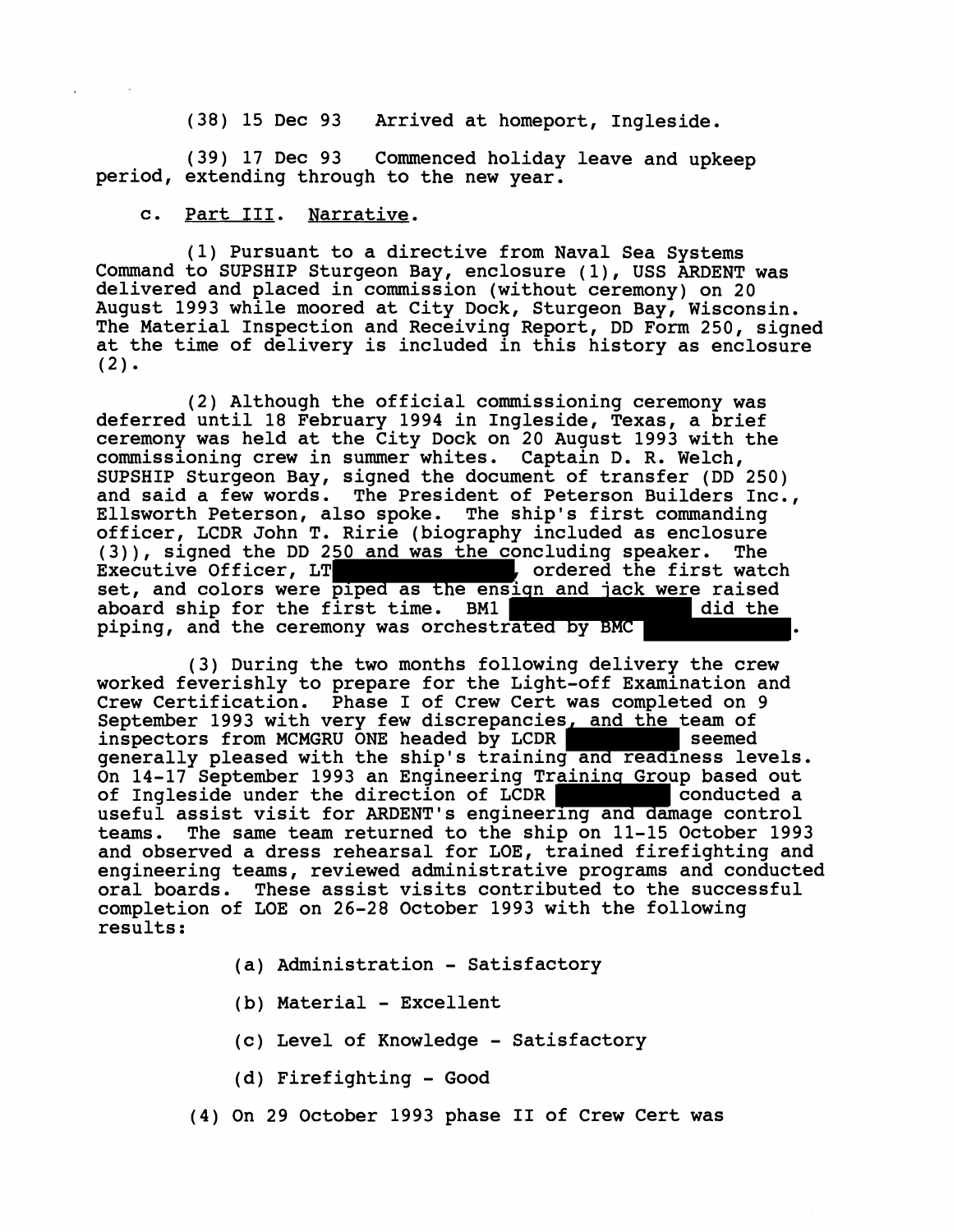**(20) 2** Nov **93** Departed Green Bay enroute Ingleside, Texas, via the Great Lakes and Saint Lawrence Seaway. **6** Nov **93** Port visit, Toronto, Ontario, Canada. **(22) 11** Nov **93** Departed Toronto enroute Rochester, New York. **(23) 11** Nov **93** Brief stop for fuel, Rochester, New York. **(24) 12** Nov **93** Departed Rochester enroute Quebec City, Quebec, Canada. **(25) 14** Nov **93** Brief stop for fuel, Quebec City. **(26) 14** Nov **93** Departed Quebec City enroute Halifax, Nova Scotia, Canada. **(27) 17** Nov **93** Port visit, Halifax. **(28) 21** Nov **93** Departed Halifax enroute Little Creek, Virginia. **(29) 24** Nov **93** Arrived Little Creek, took on fuel, and onloaded a new CL-3 cable from USS EXPLOIT which was about to decommission. **(30) 28** Nov **93** Departed Little Creek enroute Charleston, South Carolina. **(31) 30** Nov **93** Arrived Charleston. Offloaded excess magnetic material. **(32) 1** Dec **93** Entered the magnetic silencing facility slip (pier yankee). **(33) 2** Dec **93** Commenced stray fields testing at the magnetic silencing facility. Completed tests on **3** Dec **93. (34) 6** Dec **93** Underway for Charleston city degaussing range. Performed degaussing system calibration on the range. Completed calibration **7** Dec **93.** Onloaded excessive magnetic material. **(35) 8** Dec **93** Departed Charleston enroute Key West, Florida. (36) 11 **Dec** 93 **Brief stop for fuel at Key West. (37) 11** Dec **93** Departed Key West enroute Ingleside, Texas.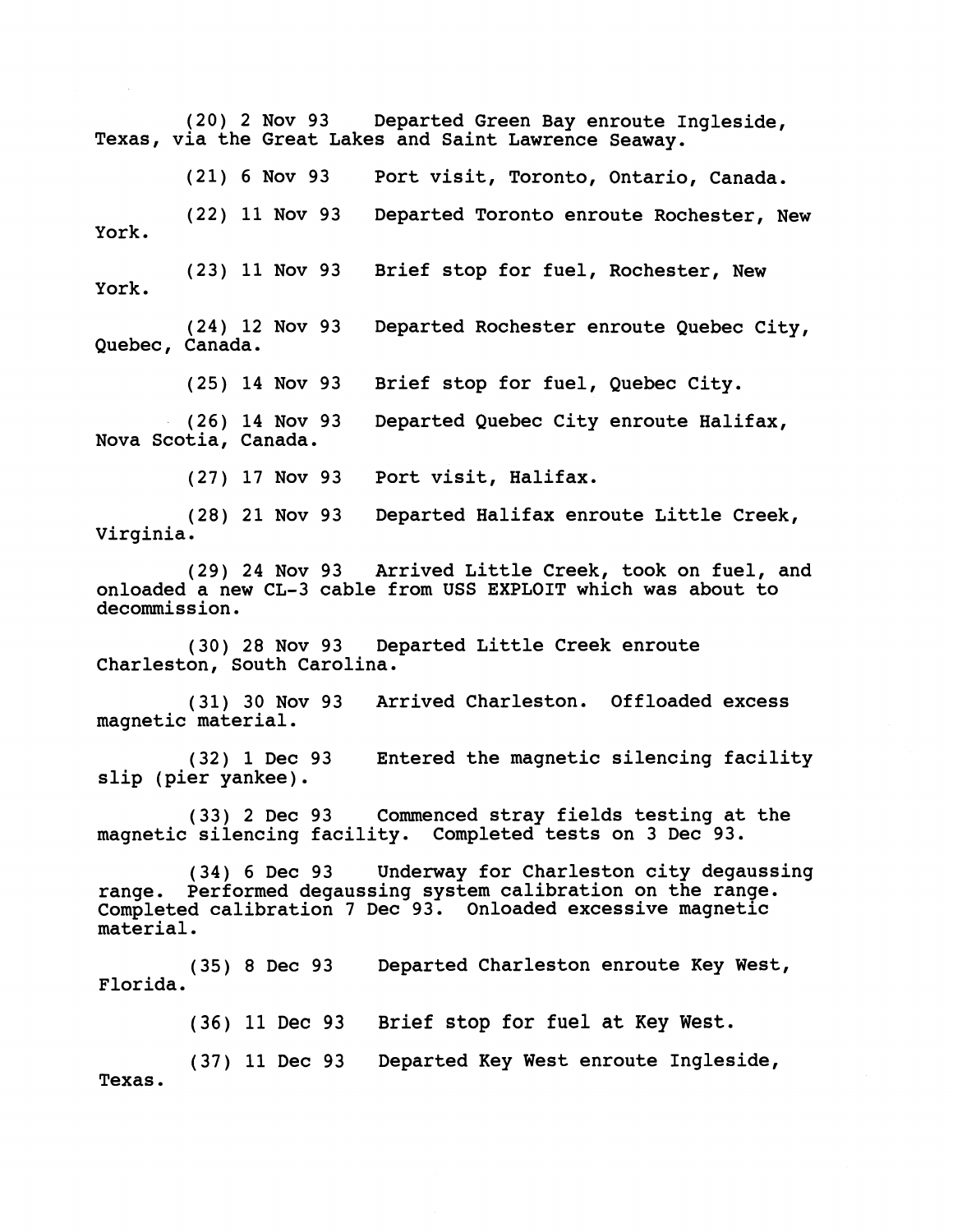successfully completed, and the Chief Staff Officer for MCMGRU<br>ONE, CDR , cleared the ship for underway operations. (See , cleared the ship for underway operations. (See enclosures  $(4)$  and  $(5)$ .)

(5) During the work-ups for LOE and Crew Cert several other events took place which are worthy of note. First, on 19 September 1993 SR Jason P. Copeland was killed in a single vehicle car accident in Sevastopol, Wisconsin. He was the command's first fatality. Second, on 24 October 1993 the<br>Operations Officer, LT (2008), suffered a severe gash in his Operations Officer, LT **, suffered a severe gash in his** left achilles tendon while passing through a joiner door aboard ship and was lost to the command for a period of three months. On a happier note, the command held its first awards ceremony on 1 October 1993 at which Navy Achievement Medals were presented to<br>LT THE REAL STIGE TO SKES TO THE REAL PROPERTY LT , STGC , SKCS , ENC , ENC , ENC , ENC , ENC , ENC , ENC , ENC , ENC , ENC , ENC , ENC , ENC , ENC , ENC , ENC , ENC , ENC , ENC , ENC , ENC , ENC , ENC , ENC , ENC , ENC , ENC , ENC , ENC , ENC , ENC , ENC , ENC , ENC ,

Crane, Indiana, installed the Global positioning System (GPS) in ARDENT.

(6) At 0810 on 30 October 1993 ARDENT got underway from City Pier, Sturgeon Bay, on her maiden voyage. The crew conducted local operations in the bay of Green Bay throughout the day prior to proceeding into the city of Green Bay. Tests were completed on the AN/SQQ-32 sonar, the 6(B) acoustic device was rigged on deck, and the Mk 6(h) closed loop magnetic sweep cable was deployed and retrieved. The ship tied up in Green Bay, Wisconsin, at 1800, 30 October 1993.

(7) At the behest of Commander, Mine Warfare Command, ARDENT remained in Green Bay, 30 October-2 November 1993, to promote good will for the Navy. The public affairs gesture was a rousing success as well in excess of 5000 civilians visited the ship during the three day port visit. Two local television stations and one radio station provided extensive media coverage for the event.

(8) At 1230 on 2 November 1993, ARDENT departed Green Bay enroute to Ingleside, Texas. An experienced pilot, Captain Robert Hempstead of Exeter, Rhode Island, embarked the ship in Sturgeon Bay and assisted in navigation and pilotage during the ship's transit to the Atlantic Ocean, 2 November-17 November 1993. Between 2130, 3 November, and 0600, 4 November, the ship transited the St. Claire and Detroit Rivers. On 5 November, ARDENT passed through the Welland Canal, arriving in Toronto, Ontario, Canada, at 2300.

(9) The ship's stay in Toronto was originally scheduled for just two days, but due to warranty-related problems with **1A**  Main Propulsion Diesel Engine, the port visit was extended until 11 November. Significant amounts of silver-bronze material were found in the prior-to-U/W lube oil sample for 1A MPDE on 8 November. After the ship reported this condition to SUPSHIP Sturgeon Bay, a technical representative from Isotta-Fraschini,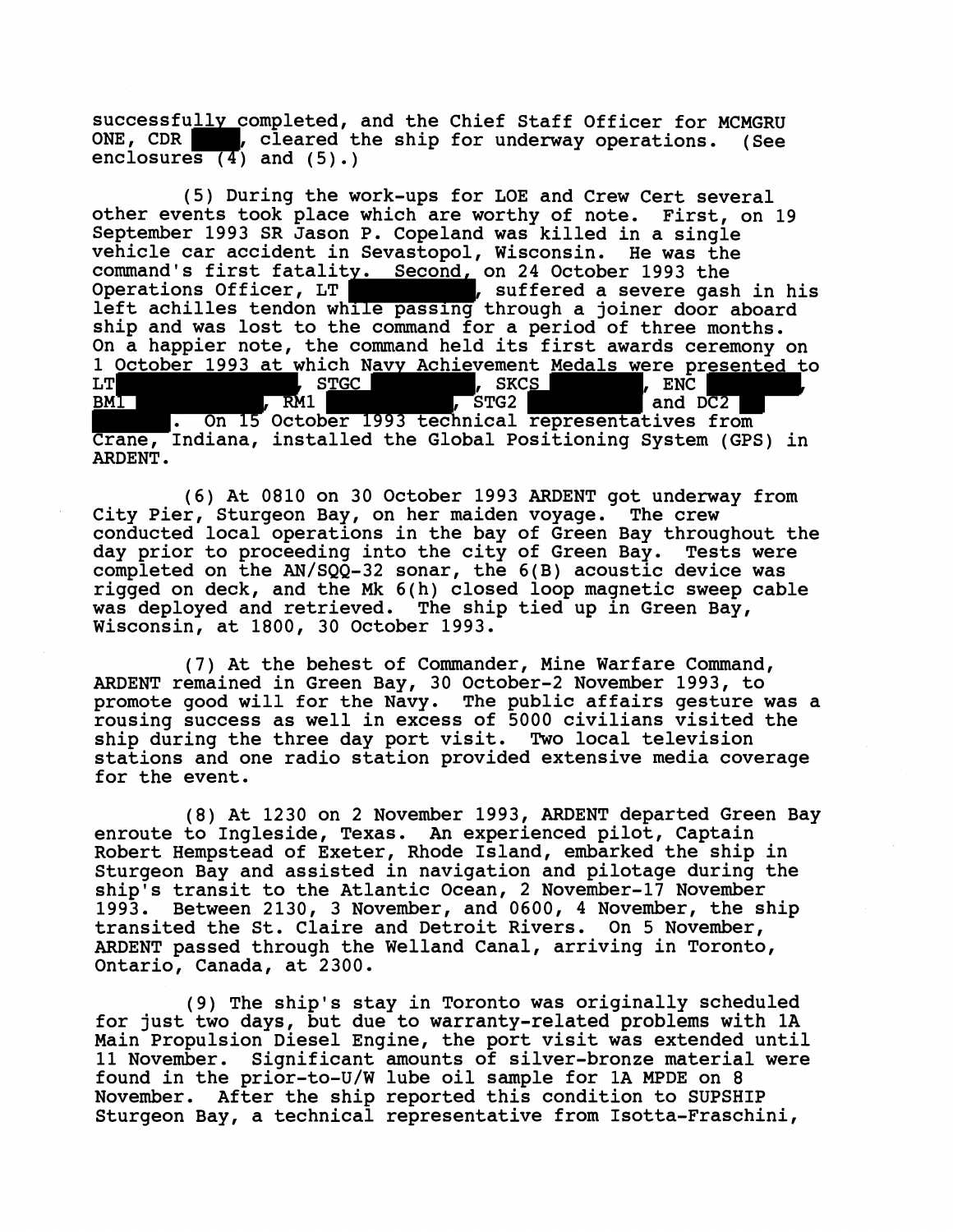Mr. Fernando Rodriguez, was sent to Toronto to investigate the cause for the bad sample. He arrived at 0730, 9 November, and worked with ship's force on the problem until it was successfully resolved on 11 November.

(10) While in Toronto, the ship was hosted by HMCS YORK, the Canadian Navy's reserve component in the city. LCDR acted as liaison officer for the host activity.

(11) Following repairs to 1A MPDE, the ship got underway at 1200, 11 November, for Rochester, New York. Arriving there at 1930 on the same day, ARDENT refueled and, following a brief delay, resumed the transit, departing Rochester at 1830, 12 November.

(12) Throughout 13 November the ship transited the Saint Lawrence lock system. While tying up in Saint Catharines lock in Montreal, the vessel sustained a severe jolt against the lock wall when a 30 knot wind gust overpowered the engines and bow thruster. Fortunately no structural damage to the hull occurred, and the ship was able to resume the transit unhampered.

(13) Enbarking the first of several Lawrentian pilots in Montreal at Saint Lambert's lock on the evening of 13 November, ARDENT commenced the arduous passage down the Saint Lawrence River, arriving in Quebec City, Quebec, Canada, at 1030 on 14 November. Stopping only long enough to take on fuel, pump off CHT and oily waste, dump trash and fill potable water tanks, the ship resumed its passage at 1530. While in Quebec, some 30 Canadian Navy reservists toured the ship.

(14) ARDENT arrived in Halifax, Nova Scotia, Canada, at 1330, 17 November, for a port visit. HMCS ALGONQUIN, a Canadian destroyer undergoing overhaul, acted as host activity. Captain Robert Hempstead, whose services were much appreciated during the transit through the lakes and river, departed the ship to return to his home in Rhode Island.

(15) The ship was due to leave Halifax on 20 November, but gale force southeasterly winds prompted a twenty-four hour delay. Underway at 1100 on 21 November, ARDENT proceeded to Little Creek, Virginia, via the Cape Cod Canal, tying up at the Naval Amphibious Base at 1130, 24 November. The ship took on fuel and onloaded a new CL-3 cable released from USS EXPLOIT, an old MSO which was at that time preparing to decommission.

(16) Due to adverse weather, the ship remained in Little Creek over the Thanksgiving Holiday, departing for Charleston, South Carolina, at 1600 on 28 November.

(17) ARDENT arrived at Charleston Naval Base at 0900, 30 November, tying up at berth R4A. After offloading all excess magnetic material, the ship shifted berths to pier "yankee" at the magnetic silencing facility, tying up in the late afternoon